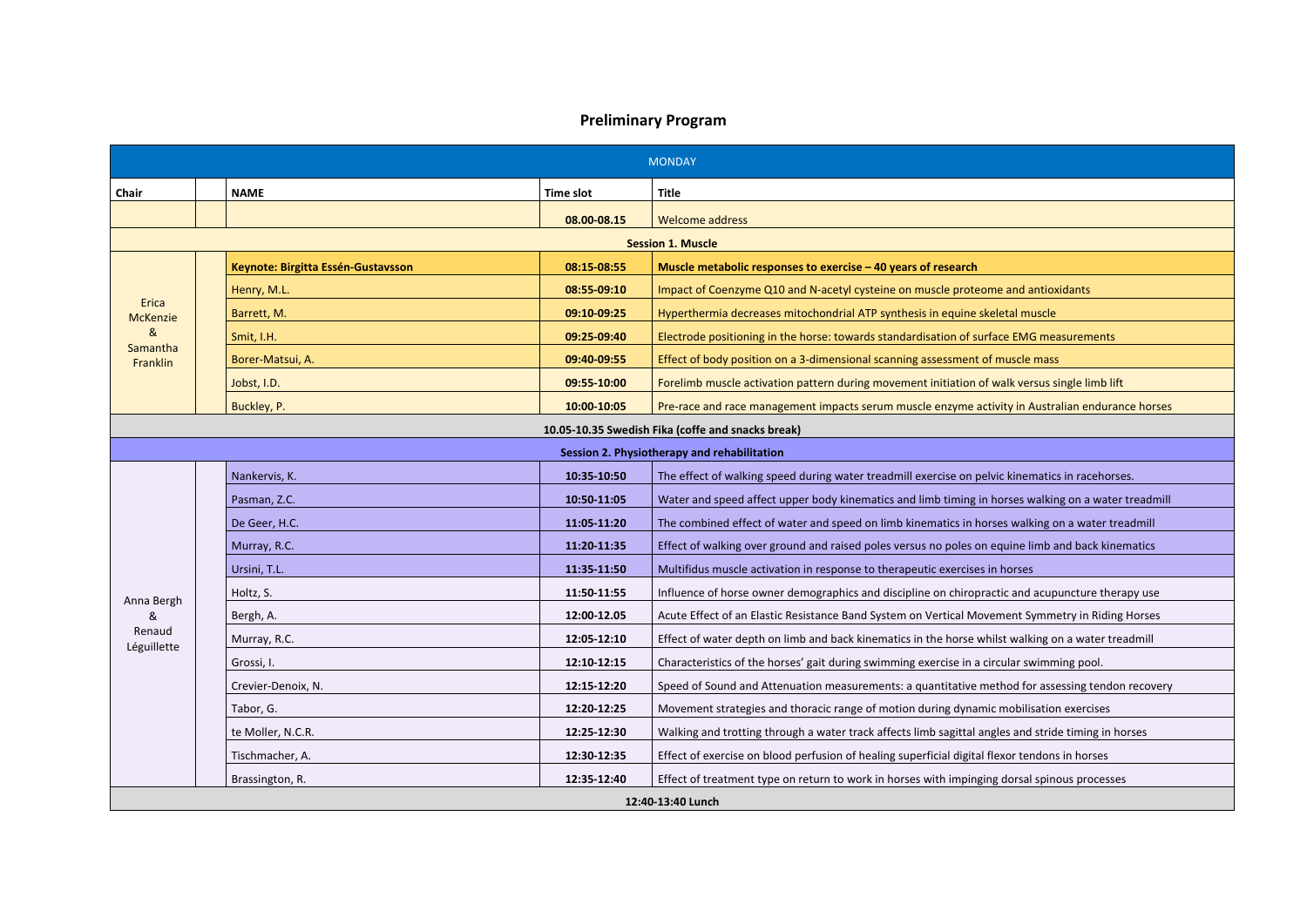| <b>Session 3. Biomechanics: Lameness</b>                                                                                                 |                      |             |                                                                                                      |  |  |
|------------------------------------------------------------------------------------------------------------------------------------------|----------------------|-------------|------------------------------------------------------------------------------------------------------|--|--|
|                                                                                                                                          | Wong, A.S.M.         | 13:40 13:55 | Changes in racehorse stride characteristics over time and their association with injury              |  |  |
|                                                                                                                                          | Weishaupt, M.        | 13:55-14:10 | Determining average weight-bearing asymmetries in relation to clinical lameness scores in horses     |  |  |
| René van                                                                                                                                 | Blair St. George, L. | 14:10-14:25 | Adaptive changes in equine muscle activation timings occur during induced fore and hindlimb lameness |  |  |
| Weeren<br>&                                                                                                                              | Rhodin, M.           | 14:25-14:40 | Adaptation strategies of the Icelandic horse with Induced hindlimb lameness at walk, trot and tölt.  |  |  |
| Lars                                                                                                                                     | Hernlund, E.         | 14:40 14:45 | Changes in pelvic axial rotation following diagnostic analgesia in hindlimb lame horses              |  |  |
| Roepstorff                                                                                                                               | MacAire, C.          | 14:45 14:50 | Exploration of asymmetry thresholds to characterise hindlimb lameness on the circle                  |  |  |
|                                                                                                                                          | Logan, A.A.          | 14:50-14:55 | Impacts of circular exercise to juvenile bone and joint health                                       |  |  |
|                                                                                                                                          | Rhodin, M.           | 14:55-15:00 | Analgesic testing with meloxicam did not eliminate pain in many clinically lame horses               |  |  |
| 15.00-15.45 Fika + Poster mingle                                                                                                         |                      |             |                                                                                                      |  |  |
|                                                                                                                                          | Shaffer, S.K.        | 15:45 16:00 | Local bone volume fraction changes in racehorse proximal sesamoid bones are associated with training |  |  |
|                                                                                                                                          | Pagliara, E.         | 16:00 16:15 | Recording fetlock joint range of motion using wearable inertial sensors in sound and lame horses     |  |  |
|                                                                                                                                          | Morrice-West, A, V.  | 16:15-16:30 | Relationship between Thoroughbred racing workloads and the fatigue life of equine subchondral bone   |  |  |
| Elin Hernlund<br>୍ଷ                                                                                                                      | Bragança, F.M.       | 16:30 16:45 | Adaptation strategies of horses with induced hindlimb lameness walking on a treadmill                |  |  |
| Marie Rhodin                                                                                                                             | Hardeman, A.M.       | 16:45 17:00 | Interpretation of objective gait analysis data of single limb lame horses                            |  |  |
|                                                                                                                                          | Leclerg, A.          | 17:00 17:15 | Trainer detection of hindlimb lameness in horses-evaluation of feed back during web based training   |  |  |
|                                                                                                                                          | De Mira, M.          | 17:15 17:20 | Trot-up style affects subjective gait assessment scoring in endurance horses                         |  |  |
|                                                                                                                                          | Davidson, E.J.       | 17:20 17:25 | Ultrasound-guided caudal cervical joint injection accuracy in horses with and without arthropathy    |  |  |
| 17.30- Evening activity: Sponsor talk The Swedish Horse Industry Foundation (HNS) & Horses made in Sweden<br>Demo: Horses made in Sweden |                      |             |                                                                                                      |  |  |

Midsummer festivities at Campus

|                                         |                                                |                            |             | <b>TUESDAY</b>                                                                              |  |  |
|-----------------------------------------|------------------------------------------------|----------------------------|-------------|---------------------------------------------------------------------------------------------|--|--|
| <b>Session chairs</b>                   | <b>Title</b><br>Time slot<br><b>NAME</b>       |                            |             |                                                                                             |  |  |
|                                         | Session 4. New technology and analysis methods |                            |             |                                                                                             |  |  |
| Renaud<br>Léguillette<br>8 <sup>2</sup> | λá<br>്ധ<br>႕                                  | Keynote: Hedvig Kjellström | 08:20-09:00 | AI and Machine Learning methods in equine research                                          |  |  |
|                                         |                                                | Parmentier, J.I.M.         | 09:00-09:15 | Prediction of kinetic parameters from body mounted IMU data using recurrent neural networks |  |  |
|                                         |                                                | Darbandi, H.               | 09:15-09:30 | Estimation of hoof-on/off moments using inertial sensors and deep learning                  |  |  |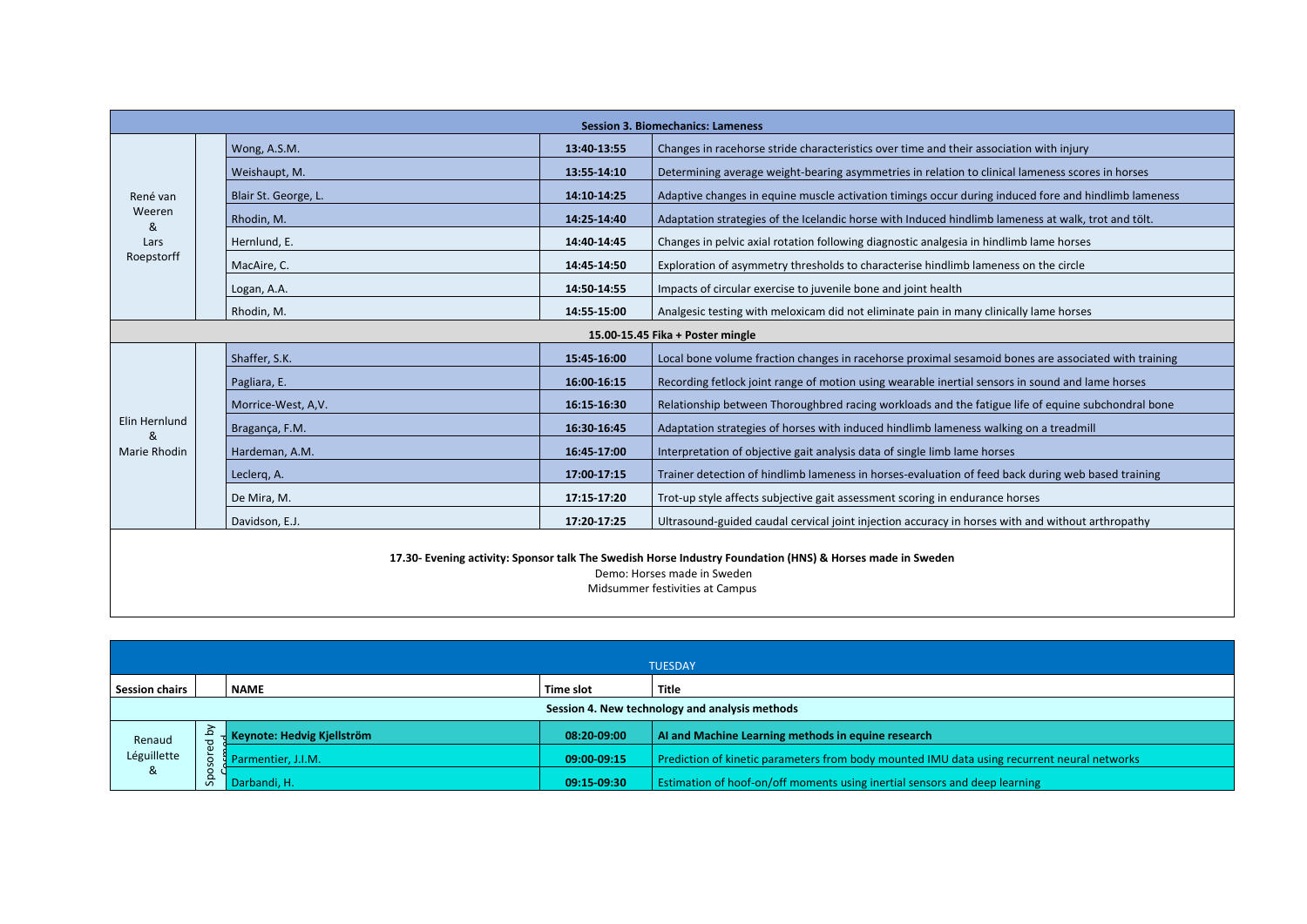| Lars            | Hernlund, E.                | 09:30-09:45 | Comparison of a computer vision application to optical motion capture for lameness quantification   |
|-----------------|-----------------------------|-------------|-----------------------------------------------------------------------------------------------------|
| Roepstorff      | Scharf, J.                  | 09:45-10:00 | Fast Fourier transform and major peaks analysis of electrocardiograms to assess MLSS in horses      |
|                 |                             |             |                                                                                                     |
|                 | Schurs, C.                  | 10:00-10:15 | Cardiovascular and locomotory parameters during training in Thoroughbreds: a multi-national study   |
|                 | Darbandi, H.                | 10:15-10:20 | Quantitative detection of fatigue in sport horses using inertial sensors and machine learning       |
|                 | Marlin, D.J.                | 10:20 10:25 | A novel 4-dimensional imaging technique to track back shape changes in exercising horses            |
|                 | Witkowska-Pilaszewicz, O.   | 10:25-10:30 | Evaluation of novel promising biomarkers in exercise horse monitoring                               |
|                 | Brounts, S.H.               | 10:30-10:35 | Use of novel computed tomography system to aid in distal limb lameness evaluation in standing horse |
|                 | Akbari Shahkhosravi, N.     | 10:35-10:40 | Artificial neural network and finite element modeling of equine hoof biomechanics                   |
|                 | <b>Sponsor presentation</b> | 10:40 10:45 | <b>Cosmed</b>                                                                                       |
|                 |                             |             | 10.45-11.25 Fika + poster mingle                                                                    |
|                 |                             |             | Session 5. Equitation science, Rider and Sports equipment                                           |
|                 | Tabor, G.                   | 11:25 11:40 | Saddle related equine back pain, muscle condition and behaviour                                     |
|                 | Munjizun, A.                | 11:40-11:55 | Effect of weight carriage on work effort in horses                                                  |
|                 | Marlin, D.J.                | 11:55 12:10 | Stirrup and rein forces do not show left-right differences in advanced dressage riders and horses   |
| Marie Rhodin    | Fairfax, V.                 | 12:10 12:25 | Could saddle knee-block design influence limb and thoracolumbar spine kinematics in sport horses?   |
|                 | Williams, J.M.              | 12:25-12:40 | Are faults in International Showjumping associated with fence design?                               |
| Elin Hernlund   | Foreman, J.H.               | 12:40-12:45 | Assessment of Tokyo 2020 Modern Pentathlon Results for Paris 2024 Modifications                     |
|                 | Clark, R.L.                 | 12:45-12:50 | Lumbar spine kinematics of experienced and inexperienced horse riders on a riding simulator         |
|                 | Deckers, I.D.               | 12:50-12:55 | The effect of a saddle on the kinematics of the thoracolumbosacral spine at walk and trot in-hand   |
|                 | MacKechnie-Guire, R.        | 12:55-13:00 | Does Gluteus Medius Activation in Riders Affect Rider Pelvic Function, Saddle Movement and Gait?    |
|                 |                             |             | 13.00-14.00 Lunch                                                                                   |
|                 |                             |             | Session 6: Biochemistry, Haematology, Endocrinology and Thermoregulation in Exercise                |
|                 | <b>Keynote: Mike Davis</b>  | 14:00-14:40 | <b>Fatigue in Equine Exercise: Multiple Answers to a Simple Question</b>                            |
|                 | Lindinger, M.I.             | 14:40 14:55 | Physicochemical analysis of venous and arterial blood acid-base state during and after exercise     |
| Erica           | Constable, P.D.             | 14:55 15:10 | Predictors of blood pH and plasma bicarbonate concentration in healthy trained Standardbreds        |
| <b>McKenzie</b> | Kang, H.                    | 15:10 15:25 | Wireless tracking method to monitor body temperature changes in the exercising horse                |
| &<br>Kenneth    | Verdegaal, E.               | 15:25 15:30 | Skin surface temperature is not a reliable proxy for thermoregulatory response in endurance horses  |
| <b>McKeever</b> | Manfredi, J.M.              | 15:30-15:35 | Correlations between insulin dysregulation, metabolic phenotype, and equine lameness                |
|                 | Constable, P.D.             | 15:35 15.40 | Buffer value and improved estimates for Atot and Ka of non-bicarbonate buffers in equine plasma     |
|                 | Sloet, M.M.                 | 15:40 15:45 | Effect of heat acclimation on horses using heated indoor arenas towards Tokyo Olympic games         |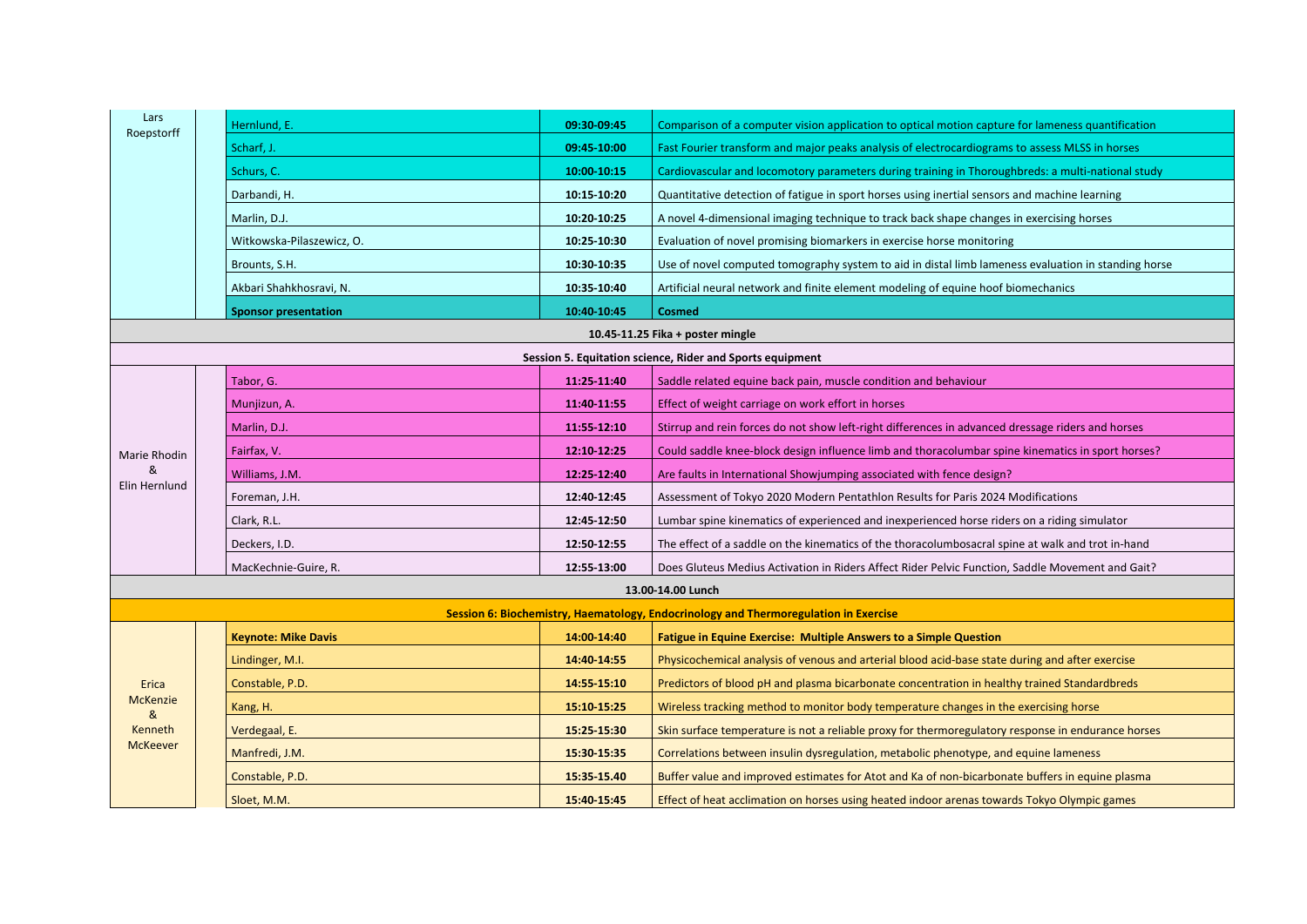|                    | Waller, A.P.                                                                                                                                     | 15:45 15:50 | Pre-loading large volume oral electrolytes: tracing acid-base variables in exercising horses       |  |  |
|--------------------|--------------------------------------------------------------------------------------------------------------------------------------------------|-------------|----------------------------------------------------------------------------------------------------|--|--|
|                    | Foreman, J.H.                                                                                                                                    | 15:50-15:55 | Mitigation of Effects of Heat and Humidity at Tokyo 2020 Olympic Summer Games Equestrian Events    |  |  |
|                    | Schott, H.C.                                                                                                                                     | 15:55-16:00 | Exercise effects on symmetric dimethylarginine, creatinine, and urea concentrations in horses      |  |  |
|                    |                                                                                                                                                  |             | 16.00-16.25 Fika                                                                                   |  |  |
|                    |                                                                                                                                                  |             | Session 7. Biomechanics: Hoof, Shoe, Surface                                                       |  |  |
|                    | Peder Fredricson, equestrian olympic medalist                                                                                                    | 16:25 16:30 | A rider's view on the bare foot horse                                                              |  |  |
|                    | Malone, S.                                                                                                                                       | 16:30-16:45 | Bone proportions of the equine distal forelimb and correlations with hoof angle                    |  |  |
|                    | Crevier-Denoix, N.                                                                                                                               | 16:45-17:00 | Comparison of vertical forces in trotter horses exercising on a hard and a soft track surface      |  |  |
|                    | Northrop, A.J.                                                                                                                                   | 17:00-17:05 | The relationship between the mechanical response of cross-country tracks and edaphic factors       |  |  |
| Lars<br>Roepstorff | Dahl, V.E.                                                                                                                                       | 17:05 17:10 | Effect of horseshoe length on hoof deformations and fetlock extension                              |  |  |
| &                  | Rohlf, C.M.                                                                                                                                      | 17:10 17:15 | The Effect of Fiber in Equine Arena Surfaces on Shear Ground Reaction Forces                       |  |  |
| René van<br>Weeren | Horan, K.                                                                                                                                        | 17:15 17:20 | Hoof impact and foot-off accelerations in galloping horses testing eight shoe-surface combinations |  |  |
|                    | Hartmann, M.C.                                                                                                                                   | 17:20 17:25 | The effects of novel tailormade 3D-printed shoes on equine kinetic parameters                      |  |  |
|                    | Peham, C.                                                                                                                                        | 17:25 17:30 | Comparison of the grip of different hoof boots and a bare hoof on different surfaces               |  |  |
|                    | Rohlf, C.M.                                                                                                                                      | 17:30 17:35 | Vertical Ground Reaction Forces of Equine Arena Surfaces Vary with Surface Compaction              |  |  |
|                    | <b>Sponsor presentation</b>                                                                                                                      | 17:35 17:45 | HästSverige                                                                                        |  |  |
|                    | Free evening activity + Pub night in Uppsala<br>Lameness Tools Workshop for pre-registered delegates at the University Animal Hospital at Campus |             |                                                                                                    |  |  |

|                                      | <b>THURSDAY</b>                                           |                             |             |                                                                                                      |  |  |  |
|--------------------------------------|-----------------------------------------------------------|-----------------------------|-------------|------------------------------------------------------------------------------------------------------|--|--|--|
| <b>Session chairs</b>                |                                                           | <b>NAME</b>                 | Time slot   | <b>Title</b>                                                                                         |  |  |  |
|                                      | Session 8. Biomechanics: Kinematics of the equine athlete |                             |             |                                                                                                      |  |  |  |
|                                      | $\overline{\phantom{0}}$<br>nge                           | <b>Keynote: Alan Wilson</b> | 08:00-08:40 | From equine anatomy to cheetah biomechanics: taking the gait lab into the wild                       |  |  |  |
| Toshiyuki                            | ⋷<br>ᅩ                                                    | <b>Sponsor presentation</b> | 08:40 08:45 | <b>Boehringer Ingelheim</b>                                                                          |  |  |  |
| Takahashi<br>&<br>René van<br>Weeren | $\overline{8}$<br>$\alpha$<br>ءَ<br>옵                     | Clayton, H.M.               | 08:45-09:00 | Vertical head and pelvic movement asymmetries in dressage horses trotting in-hand and under a rider  |  |  |  |
|                                      |                                                           | Persson-Siodin, E.          | 09:00-09:15 | Prevalence of vertical movement asymmetries of head and pelvis in young unridden Warmblood horses    |  |  |  |
|                                      | ă<br>S<br>$\mathbf{C}$                                    | Lundblad, J.                | 09:15-09:30 | Significance of motor laterality in relation to vertical movement asymmetries in young riding horses |  |  |  |
|                                      | $\epsilon$<br>နှ                                          | Zetterberg, E.              | 09:30 09:45 | Prevalence of vertical movement asymmetries in trot among Icelandic horses in training               |  |  |  |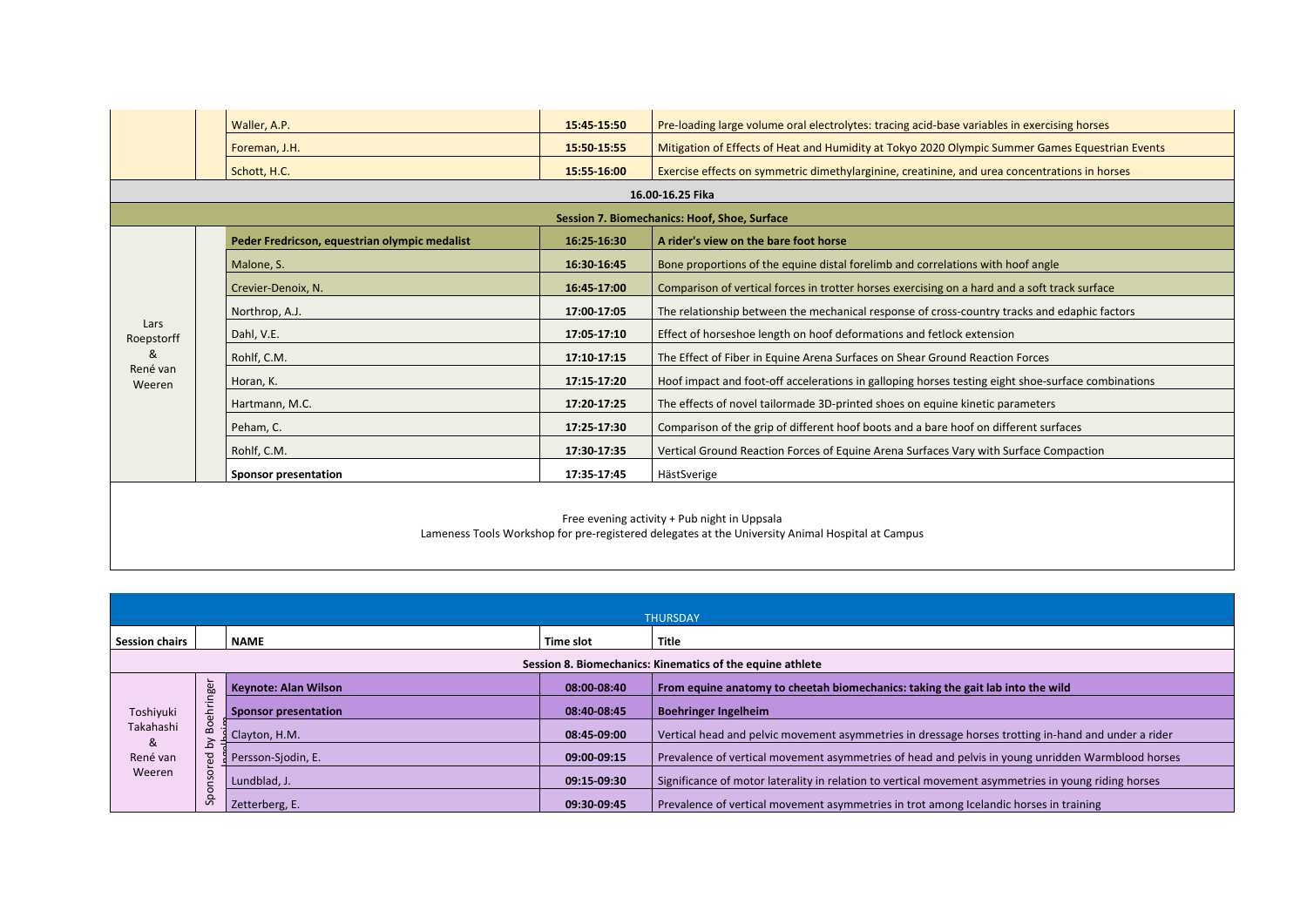|                                           | Gunnarsson, V.                                | 09:45-10:00 | Effect of low and high head and neck position on stride parameters of slow tölt in Icelandic horses  |  |  |  |
|-------------------------------------------|-----------------------------------------------|-------------|------------------------------------------------------------------------------------------------------|--|--|--|
|                                           | Nonnenmacher, S.                              | 10:00-10:05 | Comparison of impact accelerations measured at the distal limb and trunk of Thoroughbred horses      |  |  |  |
|                                           | Kallerud, A.S.                                | 10:05 10:10 | Movement asymmetry in Standardbred trotters                                                          |  |  |  |
|                                           | Leclerq, A.                                   | 10:10-10:15 | Prevalence of vertical movement asymmetries in riding and trotter foals                              |  |  |  |
|                                           |                                               |             | 10:10-11:20 Fika + poster mingle                                                                     |  |  |  |
|                                           | <b>Session 9. Biomechanics and locomotion</b> |             |                                                                                                      |  |  |  |
|                                           | Logan, A.A.                                   | 11:20-11:35 | Characterization of varying circle size and gait on front hoof area and force                        |  |  |  |
|                                           | te Moller, N.C.R.                             | 11:35-11:50 | Responses of the healthy equine carpal joint to treadmill exercise                                   |  |  |  |
|                                           | Fairfax, V.                                   | 11:50-12:05 | Influence of speed and race girth design on girth pressure and force distribution in racehorses      |  |  |  |
|                                           | MacKechnie-Guire, R.                          | 12:05-12:20 | Rotational movement of the back in jumping horses, when trotting in-hand and ridden on a 18m circle  |  |  |  |
| Toshiyuki                                 | Malone, S.                                    | 12:20-12:25 | The palmar metric of the equine distal phalanx                                                       |  |  |  |
| Takahashi<br>&                            | Rankins, E.M.                                 | 12:25-12:30 | Equine muscle activity with induced stride alterations                                               |  |  |  |
| René van                                  | Pagliara, E.                                  | 12:30-12:35 | Multibody modelling of internal forces causing catastrophic carpal fracture during traditional race  |  |  |  |
| Weeren                                    | Bukhari, S.                                   | 12:35 12:40 | Quantification of Basic Stride Parameters of Walking Donkeys                                         |  |  |  |
|                                           | Cerca, L.                                     | 12:40-12:45 | Objective quantification of collected gaits' quality: comparing piaffe with trot using IMU sensors   |  |  |  |
|                                           | Zsoldos, R.R.                                 | 12:45-12:50 | Bilateral activity of the equine splenius muscle during circle work in an automated horse walker     |  |  |  |
|                                           | Giercuszkiewicz-Hecold, B.                    | 12:50-12:55 | The prevalence of radiographic lesions in distal parts of limbs in endurance horses competing in UAE |  |  |  |
|                                           | Faramarzi, B.                                 | 12:55-13:00 | Fore and hind hooves impact phase kinetics: trimming influence                                       |  |  |  |
| 13:00-14:00 Lunch                         |                                               |             |                                                                                                      |  |  |  |
|                                           |                                               |             | <b>Session 10. Applied physiology: Genetics</b>                                                      |  |  |  |
|                                           | <b>Keynote: Ken Hinchcliff</b>                | 14.00-14.40 | Key publications in equine exercise physiology 2017-2021                                             |  |  |  |
|                                           | <b>Sponsor presentation</b>                   | 14.40-14.45 | <b>Agria</b>                                                                                         |  |  |  |
|                                           | Valberg, S.                                   | 14:45 15:00 | Lack of association between commercial genetic tests and myopathies in Quarter Horses                |  |  |  |
| Gabriella<br>Lindgren                     | Hill, E.W.                                    | 15:00 15:15 | Genetic risk markers for dorsal metacarpal disease (sore/bucked shins) in Thoroughbred horses        |  |  |  |
| &                                         | Katz, L.M.                                    | 15:15 15:30 | Genetic risk markers for recurrent laryngeal neuropathy (RLN) in flat racing Thoroughbred horses     |  |  |  |
| Kenneth<br><b>McKeever</b>                | McGivney, B.A.                                | 15:30-15:45 | Genetic risk markers for exercise-induced pulmonary haemorrhage (EIPH) in Thoroughbred horses        |  |  |  |
|                                           | Hill, E.W.                                    | 15:45 15:50 | Amygdala and hippocampus gene expression highlights functionally relevant genes for equine behaviour |  |  |  |
|                                           | Holtby, A.R.                                  | 15:50-15:55 | Genetic markers for behaviour in yearling Thoroughbred racehorses                                    |  |  |  |
|                                           | Naboulsi, R.                                  | 15:55-16:00 | Genetics of Dynamic Laryngeal Collapse in Norwegian-Swedish Coldblooded trotters                     |  |  |  |
| 15.35-16:10 Afternoon tea + poster mingle |                                               |             |                                                                                                      |  |  |  |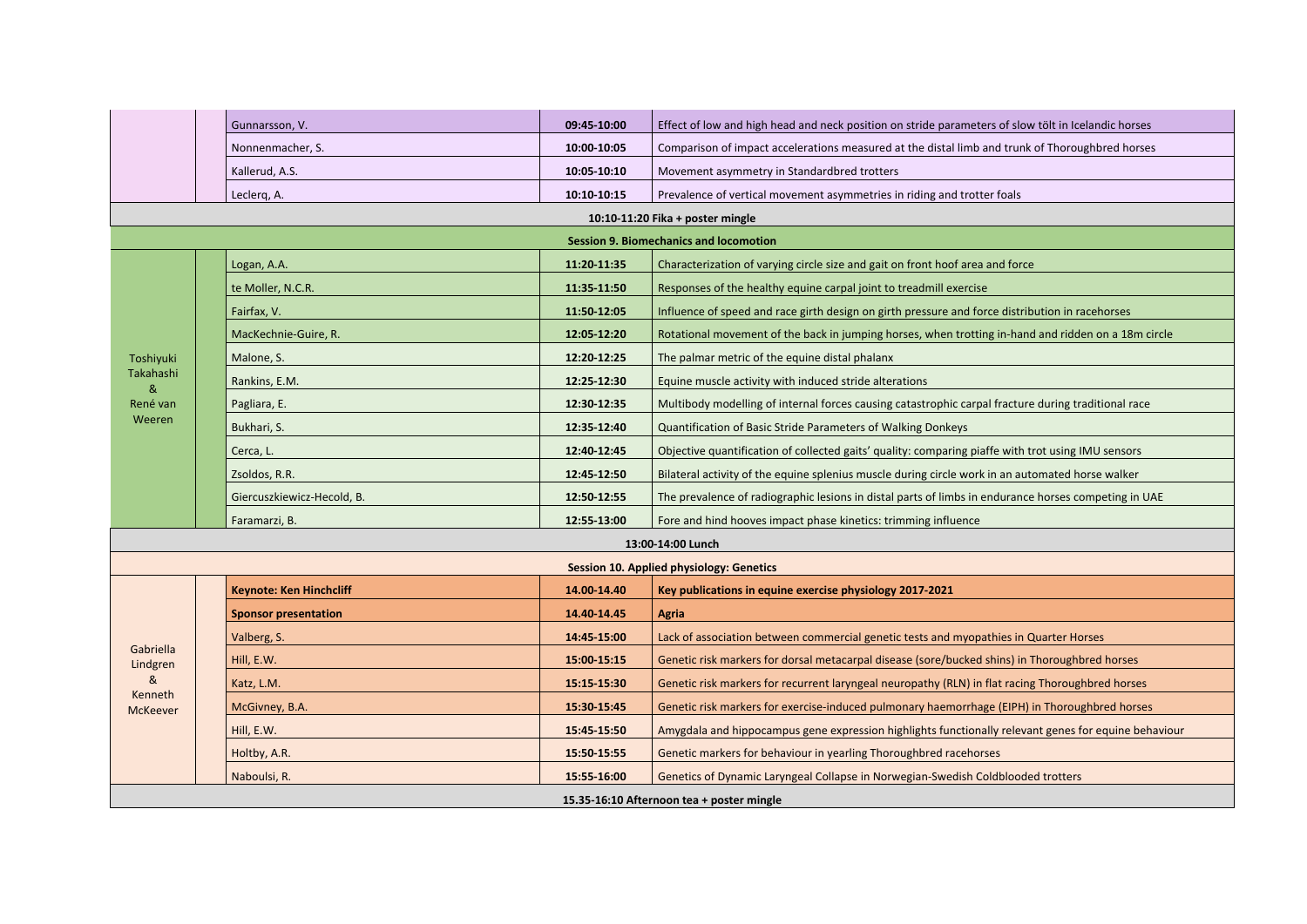| Session 11. Applied physiology: Drugs in equestrian sport and exercise |  |                  |             |                                                                                                        |  |  |  |
|------------------------------------------------------------------------|--|------------------|-------------|--------------------------------------------------------------------------------------------------------|--|--|--|
| <b>Kenneth</b><br><b>McKeever</b>                                      |  | Sanz, M.G.       | 16:45 17:00 | Effects of furosemide on systemic cytokine mRNA expression post-racing in 2-year-old Thoroughbred ra   |  |  |  |
|                                                                        |  | McKeever, K.H.   | 17:00 17:15 | Duration of the effects of a novel Phosphodiesterase Type-5 inhibitor (PDE5-I)                         |  |  |  |
| &<br>Erica                                                             |  | Manso, Filho, H. | 17:15 17:30 | Impact of furosemide and exercise on the cytokine response in Standardbreds                            |  |  |  |
| <b>McKenzie</b>                                                        |  | Manso, Filho, H. | 17:30 17:35 | <b>Glucose and lactate in equine fecal liquor are altered after exercise independent of furosemide</b> |  |  |  |
|                                                                        |  |                  |             |                                                                                                        |  |  |  |

The Racing Victoria Gala Dinner at Uppsala Castle

|                       |                 |                                             |             | FRIDAY                                                                                           |
|-----------------------|-----------------|---------------------------------------------|-------------|--------------------------------------------------------------------------------------------------|
| <b>Session chairs</b> |                 | <b>NAMF</b>                                 | Time slot   | <b>Title</b>                                                                                     |
|                       |                 |                                             |             | <b>Session 12. Cardio-Respiratory</b>                                                            |
|                       |                 | <b>Keynote: Gunther Van Loon</b>            | 08:00-08:40 | Diagnosing cardiac arrhythmias in performance horses                                             |
|                       |                 | <b>Sponsor presentation</b>                 | 08:40-08:45 | <b>Racing Victoria</b>                                                                           |
|                       |                 | Scott, W.M.                                 | 08:45-09:00 | Prosthetic laryngoplasty improves peak oxygen consumption in horses with laryngeal neuropathy    |
|                       | Racing Victoria | Smart, B.                                   | 09:00-09:15 | Does wind surgery improve performance in the thoroughbred racehorse?                             |
| Samantha              |                 | Shoemaker, S.                               | 09:15-09:30 | Factors Associated with Severity of EIPH in 2-year-old Thoroughbred Racehorses                   |
| Franklin<br>&         |                 | Carstensen, H.                              | 09:30 09:45 | Exercise-induced remodeling of the atria in Standardbred racehorses                              |
| Renaud                |                 | Franklin, S.H.                              | 09:45-10:00 | Exercise is associated with increased P-wave duration and dispersion in Standardbred horses      |
| Léguillette           |                 | Van Erck Westergren, E.                     | 10:00 10:15 | Cardiopulmonary exercise testing in competitive sport horses                                     |
|                       | Sponsored by    | Hövener, J.H.                               | 10:15-10:30 | Cardiac findings in 822 warmblood horses and their association with poor performance             |
|                       |                 | Nath, L.C.                                  | 10:30 10:35 | Risk factors for exercise-associated sudden cardiac death in Thoroughbred racehorses             |
|                       |                 | Jago, R.C.                                  | 10:35-10:40 | Changes to left ventricular mechanics during detraining in National Hunt Thoroughbred racehorses |
|                       |                 | Ter Woort, F.                               | 10:40-10:45 | Retrospective analysis of upper airway problems in sport horses with lower airway disease        |
| 10:45-11:10 Fika      |                 |                                             |             |                                                                                                  |
| Samantha              |                 | Keynote: Warwick Bayly & Renaud Leguillette | 11.10-11:50 | EIPH – the role of blood volume and left sided cardiac function                                  |
| Franklin<br>&         |                 | Reed, J.C.                                  | 11:50-12:05 | Ventricular mechanics in response to furosemide in National-Hunt Thoroughbred racehorses         |
| Emmanuelle            |                 | Massie, S.L.                                | 12:05-12:20 | Training vs racing: a comparison of arrhythmias and their repeatability in chuckwagon horses     |